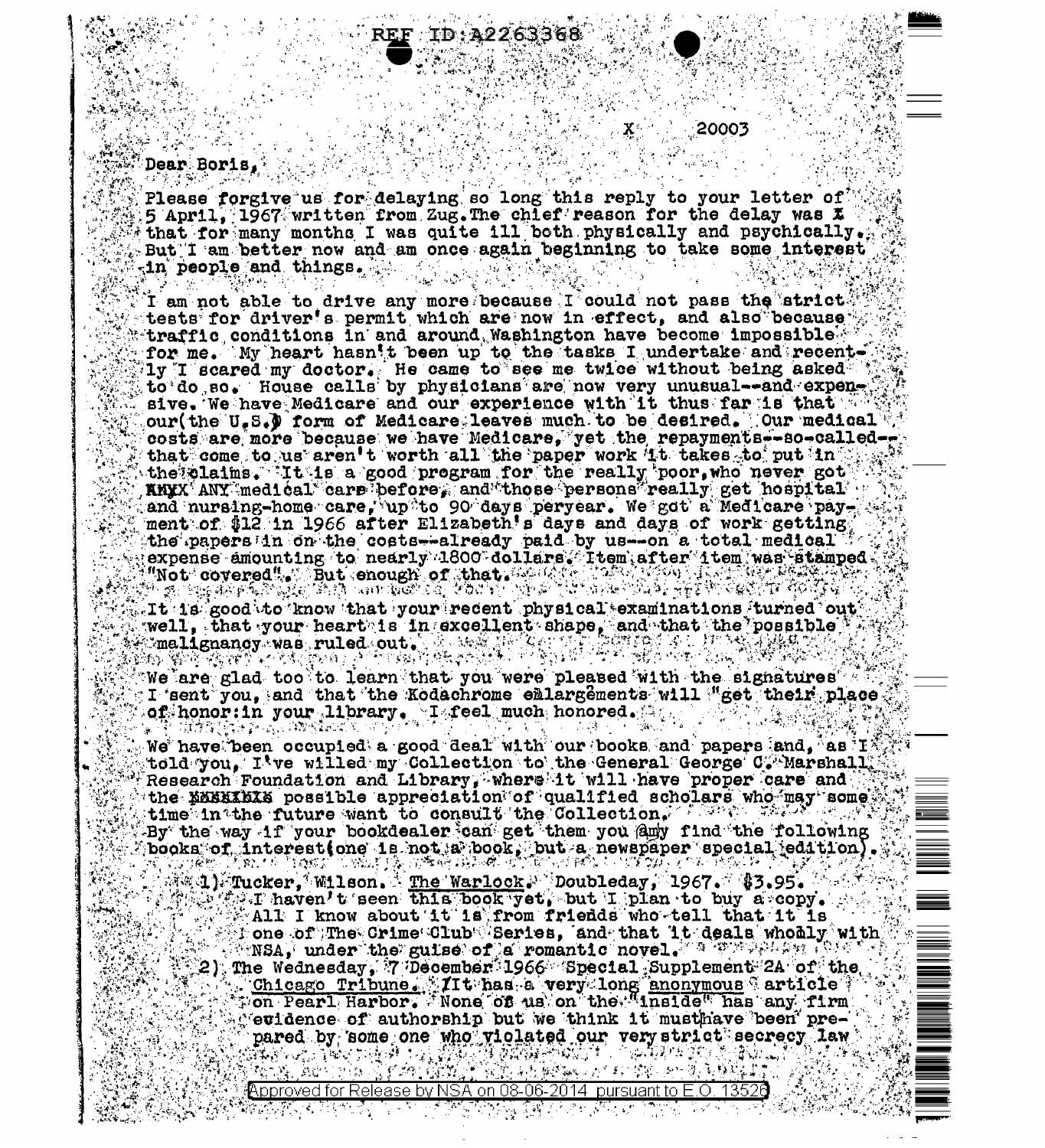and was an "insider". I assure you it was notII!

3) Farago, Ladislas. The Broken Seal. Doubleday, 1967, pp. 3.<br>439. (\$6.95 ) ... ... heard of this book from Bo. For the 2000  $(11$ st of  ${\rm Acknowledgments}$ (p.383) the very first name listed ). 1s Bo's. I therefore wonder what Bo may have told Farago that gave him(Farago) "aid and confort". One of these days" I dont think Bo knows how ill I have been  $\mathcal{C} \subset \mathbb{Z}$  when

SAND TO A STRING AND AND ANOTHER THANKS AND AN ASSASS At this point I decided to call Bo's office right then and there. I reached Mr. Dobler with whom I had a pleasant talk, From him I learned about your family having a big celebration for your 75th birthday, at Sundsvik. Elizabeth and I are so ashamed that we did. not recall that this year was your 75th birthday and send a proper  $^{n}$  if salute to you. We can only reinforce our regrets for not having sent our affectionate salutations on the proper date, and hope that? you will accept them belated though thye are. We think that the abaence of your beloved Annie must have given the occasion some t grayness. Tor even now our own hearts ache when we think of her. not now being by your side. The side of the state of the state of

Mr. Dobler told me something about Bo and the Farago association. am glad that Bo did not appear with the author on the TV interviews on CBS-WTOP station in Washington., I told Mr. Dobler the Farago.  $\mathbb R$ had made strenuous efforts to see me over a period of more than two years before the book went to press but I refused consistently to see him or ween talk with him. I also told  $Mr$ . Dobler that I did? not-- except to say that he had apparently done good deal of research but that he was never permitted any access to the Sancto Sanctorum is of either the Army or the Navy and a way of the Manuscript of the Contract of the Manuscript of the Manuscript<br>Mr. Dobler said he would have Bo call me when he gets back , We shall

میں<br>بازیکی ک

٠r,

be pleased to get a furst hand report from Bo about you and the rest a

be pleased to get a funst hand report grow Bo about you and the rest

أوالأنافي أريده أبالا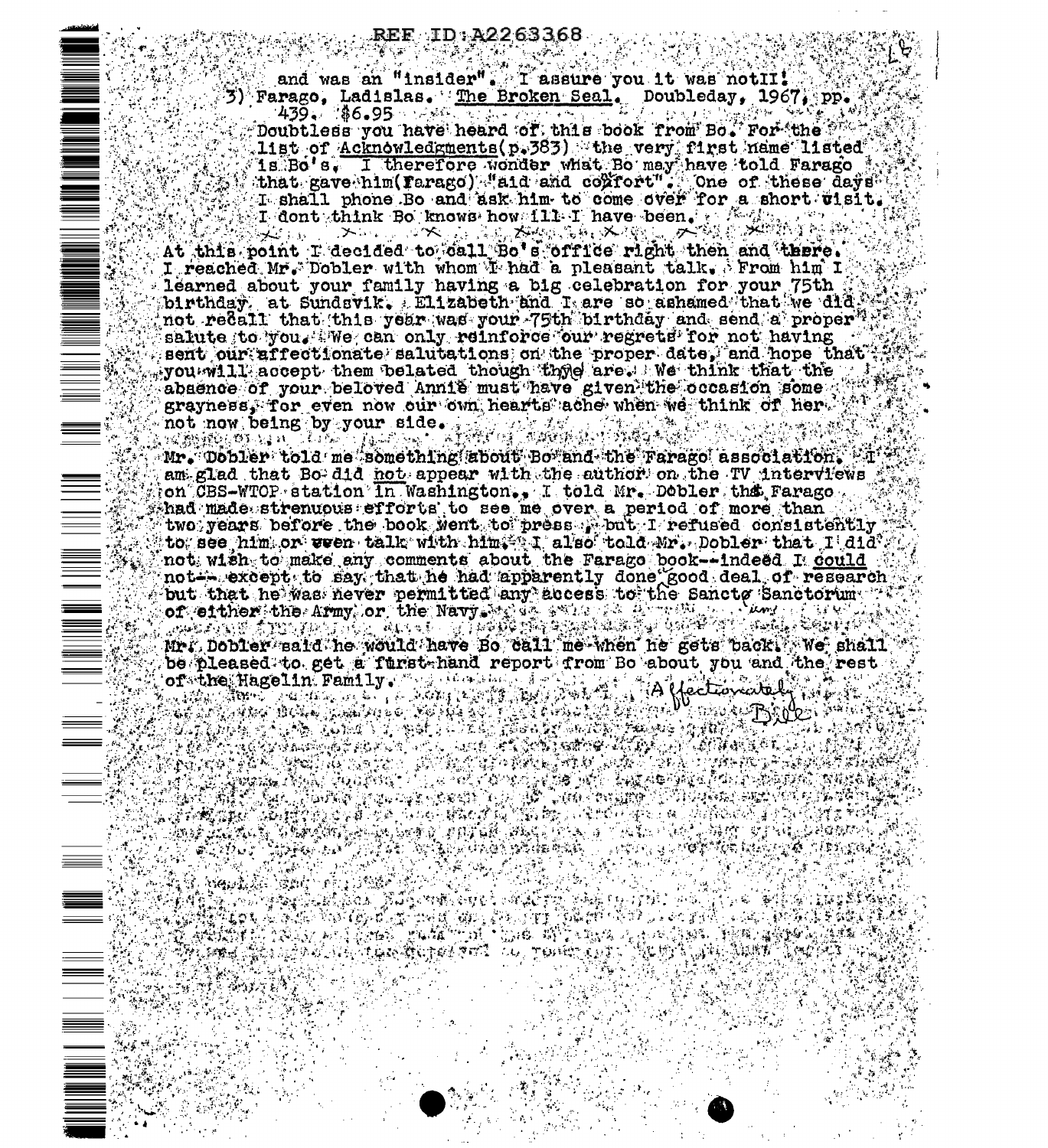address letter 10<br>mr. BEE to iA7263869/Q Sr. Dear Boussi Please forgive un for delaying for song a time replying to your letter of 5 April 1967 written from Zug. The chief reason for the delay was that for many months Die Geen quite ill both phynally and psychically But I'm better nour and once again. am taken some interest in people and things. I am not able to drive an automobile any more because I couldn't pass the strict tests that have been matituted and also because traffic conditions, have became impossible for me. My heart hasn't been up to the tasks. I undertake and recently I seared my doctor, He came to see me twice without may being coked to do so. House calles by physicians are now very unusual - and quite expensives. We have medicare and our experience wit thus far is that our form of medicare leaves votresté us more thank if we didn't have it and the paper work involved takes much time Con Elizabeth's part) than it à worth. So Del pay no more about it in the letter. It is good to know that your recent physical examinations trumed out well, that your heart is an excellent shape, and that they have ruled out a possible malignancy in the prostate gland. It is also good to thearm that you are happy, have planty of work - and that you can do it We are glad to barn too of your appreciation of the signatures I sent your and that the Kodachrome enlargements will get their place of honor in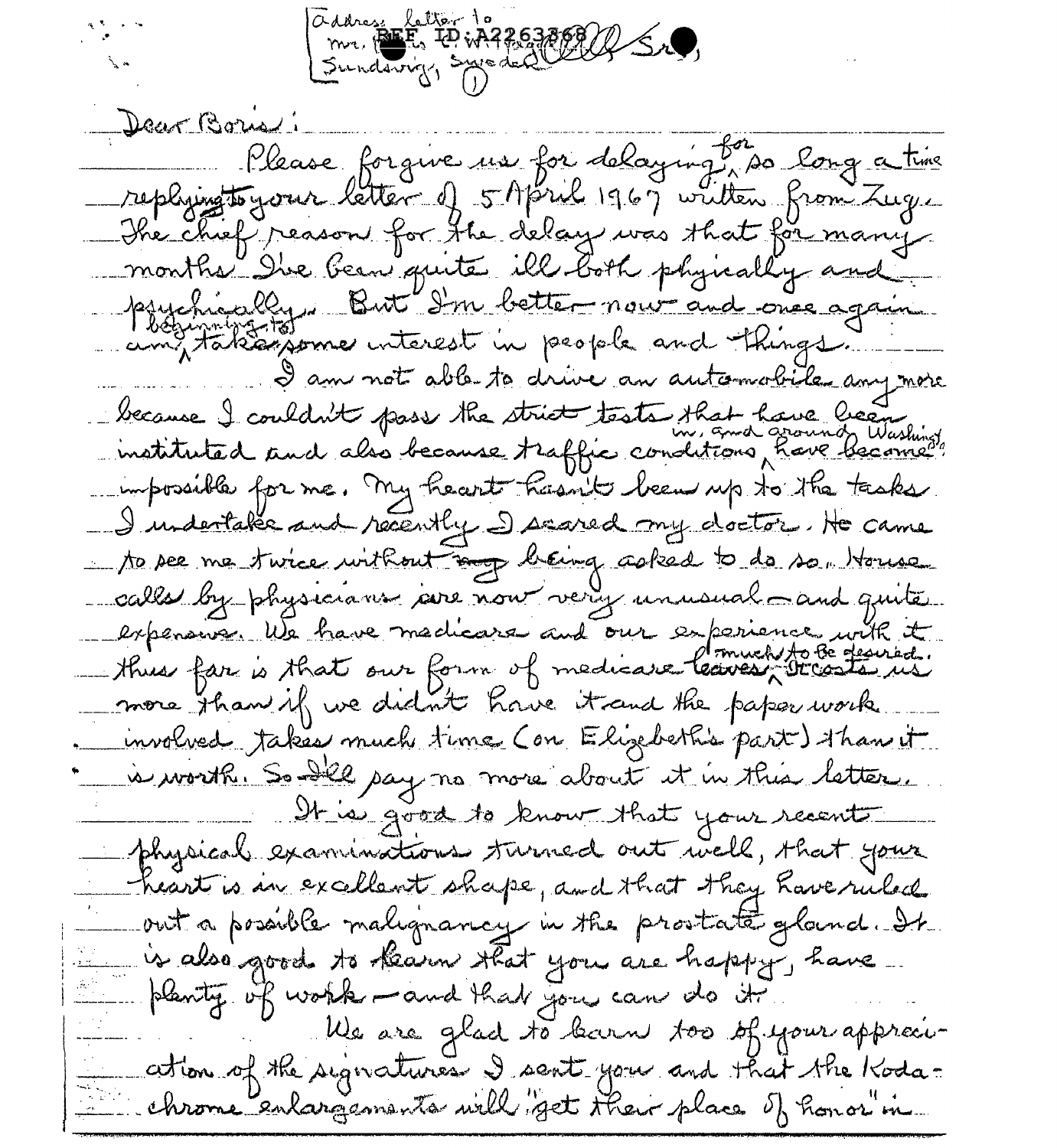**REF ID:A2263368** je diving me the benefit of their renouvedge and recorded no. Major and Jour library. I feel much honored! We have been occupied a good deal with our books and as I told you, I've willed thy Collection to The General George C. Marshall, Research Fibrary possible Jappreciation of yualified scholars who may some Trime the future want to constilut the Collection By the way, if your bookdealer can get them you may find the following two books of considerable interest. (1) Farago, Ladislas. The Broken Seal,  $-Farago$ Doublang, 1967, pp. 439. \$6.95 (U.S.) [I refused to see or talk with You will find at the bottom of p.383 under the Keading of Acknowledgments, Thuskirst hame listed is Bo, and togethin, for stating that, Bo gove him examinably, B. Resiefore wonder what  $\mathbb S$ o may have told him that gave Farago "aid and comfort." I haven't tried to get Bo on the telephone - he has enough troubles of his own. Out one of these days I may phone and ask him to come over for a short visit and chat. I don't think he knows how ill  $\frac{3}{8}$  in figure been. (See p.5, at the end of this letter.) 3 Jan 1967, Wilson, The Warlock, Doubleday, 1967, 19395 (U.S.) (A) Raven't seen the book yet but I plan to buy a copy. All I know about it is what a friend told me, viz, that it is f one of the Crime Clink Series put out by Doubleday and that it deals (romantically Isuppose) with NSA.<br>> (3) The Wednesday 7 December 1966-Sparial Supplement ZA 15 of the Chicago Tribune. It has a very long) anony<br>30 avrile on point Harbor. None of us had any firm son